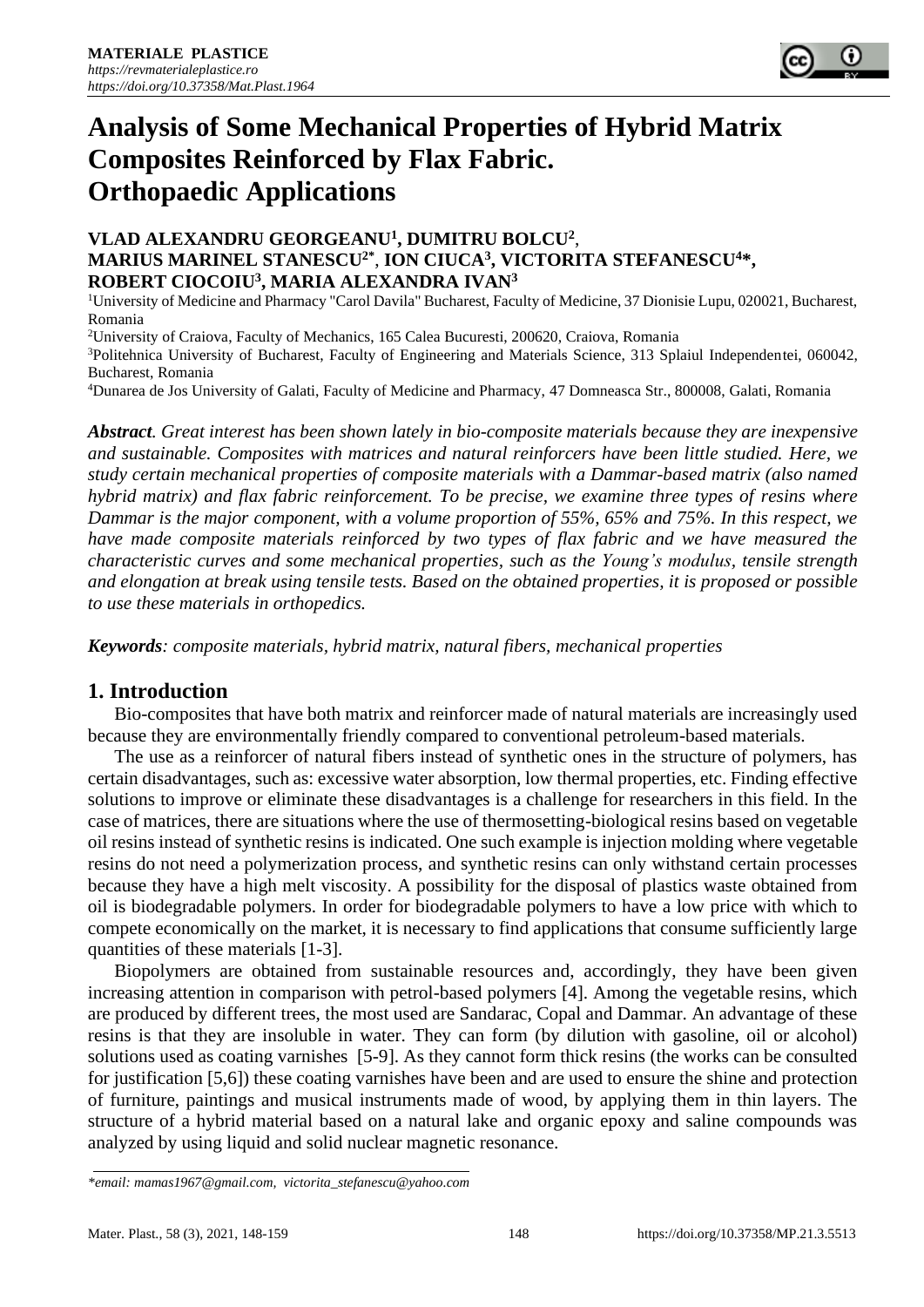The drying, hardness and casting properties of the obtained hybrid resin were analyzed. This drawback can be removed if hybrid resins are used (which contain both organic and synthetic constituents). We must mention that most trials aimed at obtaining such resins have taken place in the lacquer industry [5-7]. Hybrid resins are an eco-friendly alternative to synthetic resins.

One of the most used natural resins is Dammar. This resin is produced by trees of the Dipterocarpaceae family in Southeast Asia. The mechanical properties of natural resins have been little studied. The tensile strength, Young's modulus and other properties related to the mechanical behavior for the Dammar film treated with softening agents were studied in [10]. The way in which the addition of Dammar contributes to improving the rigidity, the Young's modulus and the hardness of modified silicon is studied in [11,12]. The studies regarding this resin have focused mainly on its chemical composition and properties, as shown in detail in [13,14].

The chemical composition of Dammar (tetracyclic Dammarane skeletons, pentacyclic hopane, ursane and oleanane derivatives) made this resin to be used to make drugs. Studies on the influence of crosslinked Dammar gum with biodegradable components based on zirconium and polyacrylamide on the administration of atenolol are made in [15]. Using SEM (Scanning Electron Microscopy) with EDS (Energy Dispersive Spectroscopy) and FTIR (Fourier Transform Infrared Spectroscopy), in [16-18] are analyzed properties of the hydrogel (Dammar gum mixed with zirconium iodate).

Apart from hybrid resins, using natural reinforcements instead of synthetic fibers has been preferred more and more for making biodegradable composite materials [19,20] because, in comparison with synthetic fibers, natural fibers have a biodegradable and sustainable character. Kenaf, hemp, flax, dogbane, henequen, palm leaves, sisal, wood, herbs, corn stalk, cocoanut, and others range among the most used natural fibers. According to studies conducted in [1, 21], some mechanical properties of natural fibers, report to the specific gravity, are comparable to those of fiberglass. The mechanical properties of a wide range of natural and synthetic fibers can be found in the works [19-23].

The use as a matrix of hybrid resins together with natural fiber reinforcers generates composite materials "more environmentally friendly" than those made entirely of synthetic materials, or those in which only the reinforcements are natural. There are also few studies about the composite materials that have both their matrix and their reinforcement made of natural materials. The mechanical properties of certain composite materials obtained from Dammar-based hybrid resin, reinforced by flax, cotton, hemp, wheat straw and cattail are analysed in [24]. In the paper [25] is studied the influence of material nonuniformities on the mechanical behavior of composite materials that have the hybrid matrix based on Dammar and the reinforcement of hemp fabric.

Next, some mechanical properties of Dammar-based composite materials will be studied, and the reinforcer will consist of two types of flax fabric. More precisely, the matrix used will consist of a volume proportion of 55%, 65% and 75% natural Dammar resin, respectively.

The characteristics and mechanical properties of the mentioned material make it particularly attractive in the orthopedics. The different types of pathology (consolidation delays, pseudarthrosis, congenital pseudarthrosis) in which it is necessary a longer period of immobilisatione of the different anatomical segments, as well as the progressive modification of the orthosis according to the local evolution, represent situations in which this material can be applied with good results. Thus, from the composite material with the flax fabric reinforcement and the hybrid matrix with 65% volumic proportion of Dammar resin, will be made a fixed orthosis to protect the tibia bone against external stresses.

Functional bracing is an effective method in the treatment of selected, low – energy fractures. In the case of tibial fractures, it is applicable for reduced transverse fractures and to axially unstable fractures with minimal shortening. The rate of union of tibial fractures after this method of treatment is around 97% [26].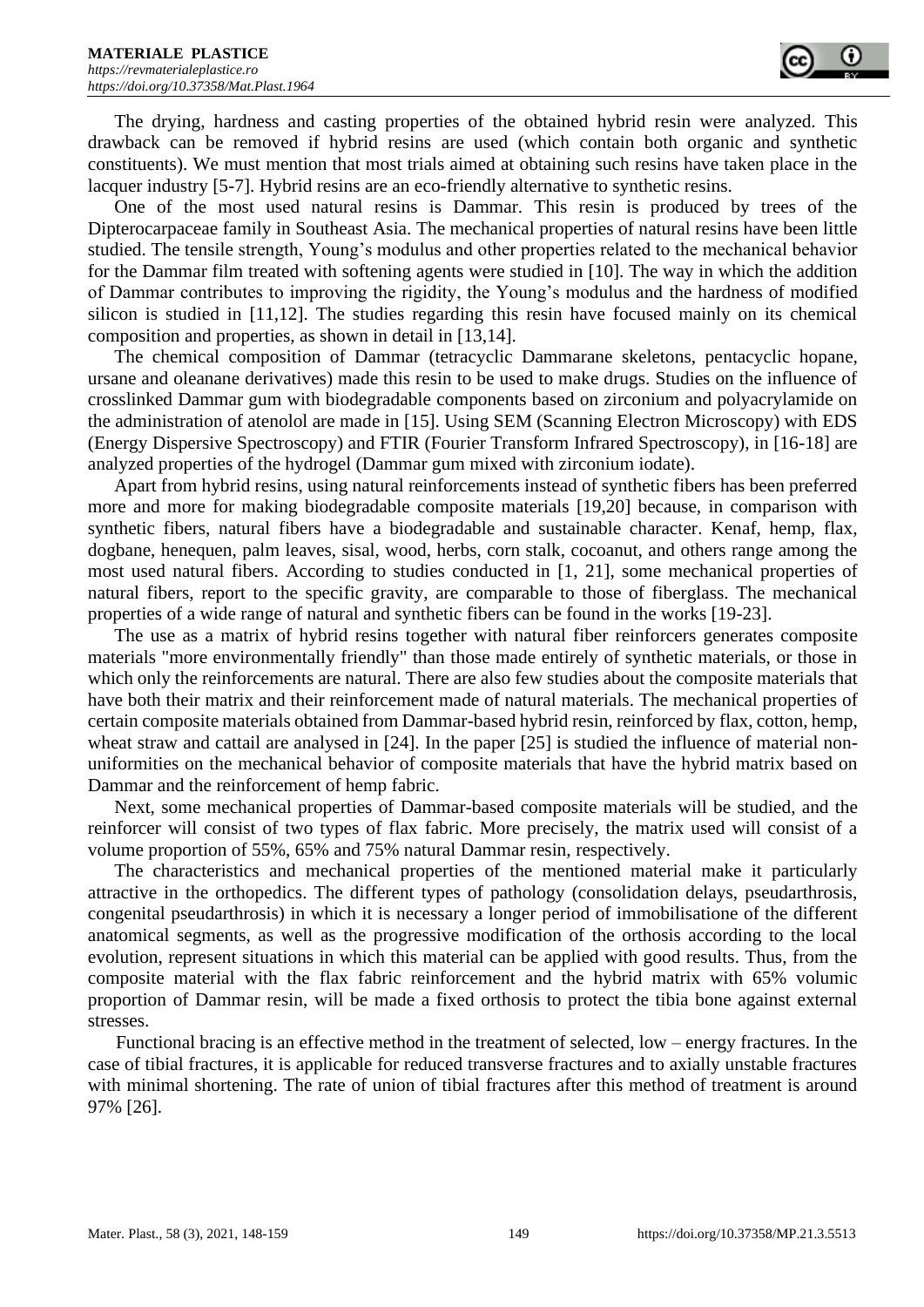

# **2.Materials and methods**

For use in the field of paints Dammar natural resin Dammar is diluted with turpentine (vernis protection). Its disadvantage is that the resin hardening process is very long, even if we apply thin layers. The works [5-7] show that natural lacquers can form thick resins only when synthetic components are included. We solved this shortcoming by adding Resoltech 1050 epoxy resin, together with its Resoltech 1058 S associated hardener. Henceforth, we will call the new type of resin, obtained by mixing Dammar, turpentine, and epoxy resin with the associated hardener, hybrid resin. The epoxy resin properties (Resoltech 1050/Resoltech 1058 S) can be found on the producer's webpage [27].

Three hybrid resin plates were cast in the first stage. The volumic rations of Dammar were 55% for the first plate, 65% for the second plate, and 75% for the third. Thus, 100 mL of hybrid resin with a volume proportion of 55% Dammar contain: 50 mL of natural Dammar resin diluted with turpentine; 5 mL of Dammar resin powder; 34 mL Resoltech 1050 epoxy resin; 11 mL hardener Resoltech 1058 S.

100 mL of hybrid resin with a volume proportion of 65% Dammar contain: 60 mL of natural Dammar resin diluted with turpentine; 5 mL of Dammar resin powder; 27 mL Resoltech 1050 epoxy resin; 11 mL hardener Resoltech 1058 S.

100 mL of hybrid resin with a volume proportion of 75% Dammar contain: 70 mL of natural Dammar resin diluted with turpentine; 5 mL of Dammar resin powder; 19 mL Resoltech 1050 epoxy resin; 6 mL hardener Resoltech 1058 S.

The cast plates were kept for 10 days at a constant temperature between 21-23  $^{\circ}$ C. Sets of 10 specimens were cut from each plate, which we labelled Dammar 1.1 – 10 for the 55% Dammar samples, Dammar 2.1 – 10 for the 65% Dammar samples, Dammar 3.1 – 10 for the 75% Dammar samples. The size of the samples was 250 mm long and 25 mm wide, according to ASTM D3039 [28]. The sample density ranged between  $1.04 - 1.06$  g/cm<sup>3</sup>.

Figure 1 shows one sample of each set.



**Figure 1.** Sample specimens of each set of hybrid resin

In the second stage, composite materials are made from Dammar-based resins by reinforcing with five layers of two types of flax fabric. Reinforced composites with the first type of fabric and the resin matrix with 55%, 65% and 75% Dammar, respectively, with DH1-55, DH1-65 and DH1-75 respectively are strengthened. Composites reinforced with the second type of fabric are symbolized by DH2-55, DH2- 65 and DH2-75 respectively. The flax fiber properties [1, 29, 30] are: 1.5 g/cm<sup>3</sup> density, 27-39 *GPa* Young's modulus, 345-1100 *MPa* tensile strength, 2.7% -3.2% elongation at break.

In the case of the first type of fabric, we put 8 layers of the mixture, having 100% flax; the specific mass of the fabric was 220  $g/m^2$ . The obtained composites had 1.15-1.16  $g/cm^3$  density, and the resin mass proportions in the plates are shown in Table 2.

In the case of the second type, we put 16 layers of the mixture, having 40% cotton and 60% flax, whereas the specific mass of the fabric was  $160g/m^2$ . The obtained composites had 1.19 -1.20  $g/cm^3$ density, and the resin mass proportions in the plates are shown in Table 3. One may notice that there are no important differences as far as density is concerned in the composites reinforced by the same type of fabric when we change the Dammar proportion in the hybrid resin employed. In addition, it can be seen that the density of composer DH1 is slightly lower than the density of composer DH2. This can be explained both by the density difference between fabrics and by the volume difference.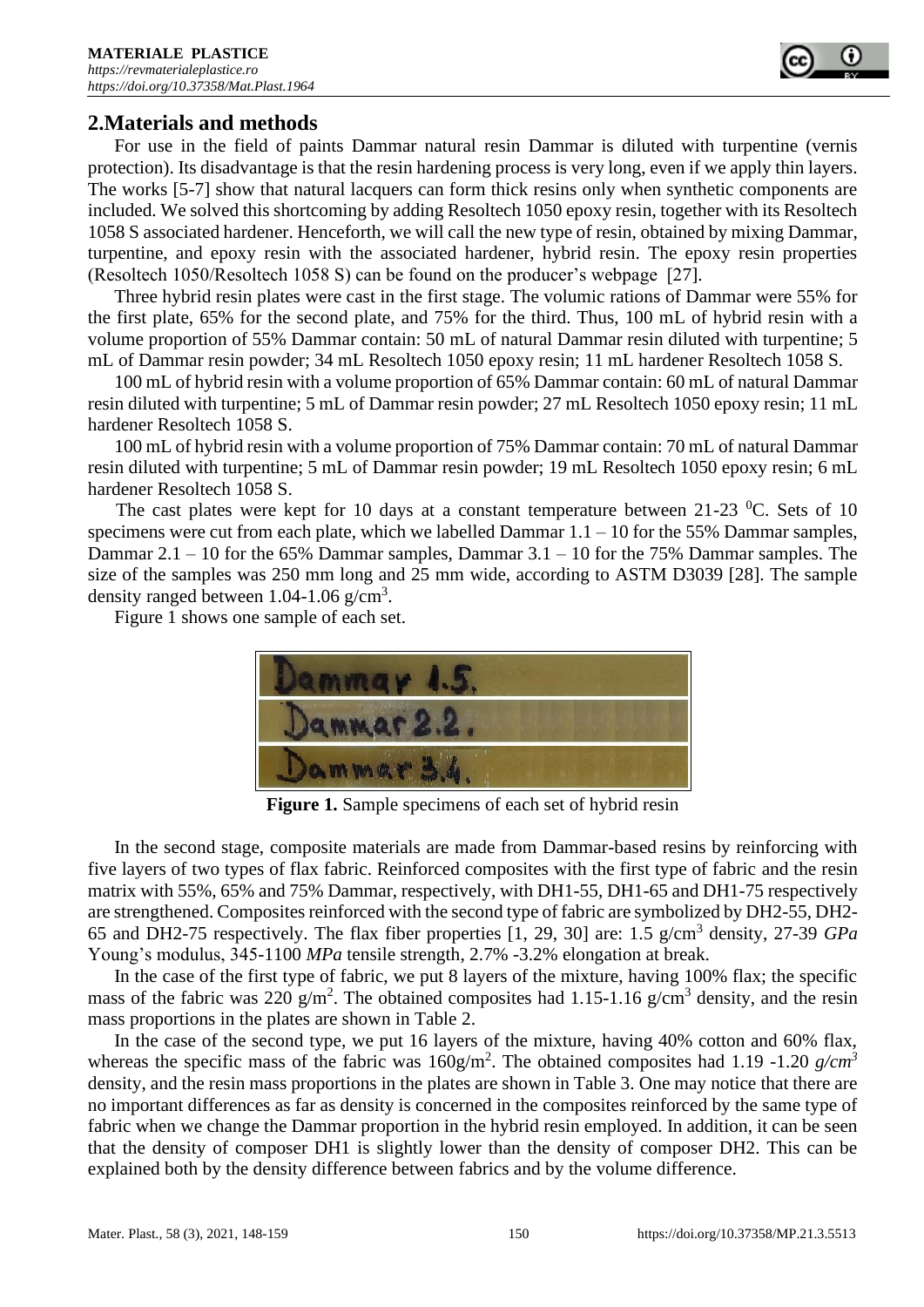

Sets of 10 specimens are cut from each plate of composite material. The samples were 250 mm long, 25 mm wide. The thickness was 4.0 mm for the samples of DH1 composite and 5.0 mm for those of DH2 composite.

All sets of specimens were tested for traction. The provisions of ASTM D3039 have been observed. The traction test was performed with LLOYD Instruments Lrx PLU. The characteristics of this test machine are: maximum tensile force 2.5 kN; maximum stroke 735 mm; variable traction speed between 0.1 mm / min and 500 mm / min. NEXYGEN analysis software was used.

From obtained stress-strain diagram were determined: percentage elongation after fracture  $\varepsilon$  [%]; tensile strength *R<sup>m</sup>* [*MPa*]; Young's modulus *E* [*MPa*].

It should be mentioned that in order to perform the tensile test in optimal conditions, the required samples must have a minimum thickness of 4 mm. Because the densities of the two types of flax fabric used as reinforcement are different, in order to obtain this thickness of the samples, a number of 8 layers of the first type of fabric and 16 layers respectively of the second type of fabric were used.

Figure 2 shows the equipment for the tensile test of a Dammar-based resin sample.



**Figure 2.** The equipment for the tensile test of a

Dammar-based resin sample

Based on the composite material DH1-65 was casted an orthosis to protect the tibia bone. 4 layers of flax fabric were used, resulting in a thickness of only 2 mm and a 160 g weight. Only 4 layers of the higher density fabric were used because this number of layers ensured the simultaneous fulfillment of three conditions:

- low weight;
- the thickness obtained was sufficient to ensure the necessary rigidity;
- allowed the modeling of the orthosis according to the shape of the foot.

The orthosis was fixed with 4 velcro straps for good stability and avoidance of movements that can create injuries of the skin (the final weight of the orthosis with velcro straps was 210 g).

## **3. Results and discussions**

Figures 3-5 show the stress-strain diagrams of a sample of each set of Dammar-based resin samples.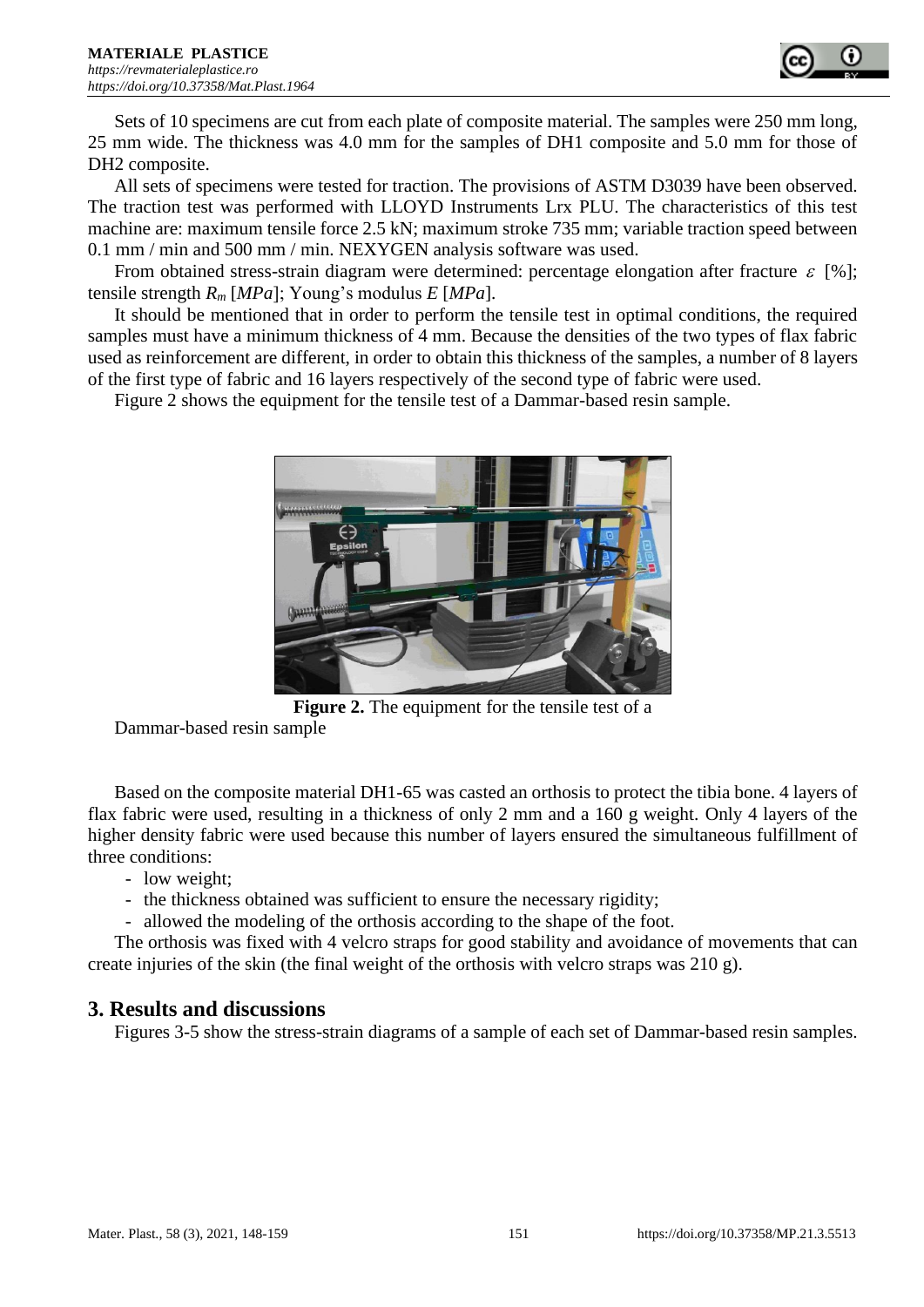

**Figure 3**. Stress-strain diagram of a Dammar 1.X sample

Percentage elongation at break  $\varepsilon = 1.42 \%$ ; tensile strength  $R_m = 27.9 MPa$ ; Young's modulus  $E = 3053 MPa$ .



**Figure 4.** Stress-strain diagram of a Dammar 2.X sample

Percentage elongation at break  $\varepsilon = 2.01\%$ ; tensile strength  $R_m = 19.0 \text{ MPa}$ ; Young's modulus  $E = 2401 MPa$ .



**Figure 5.** Stress-strain diagram of a Dammar 3.X sample

Percentage elongation at break  $\varepsilon = 2.99\%$ ; tensile strength  $R_m = 12.8 MPa$ ; Young's modulus *E=1767MPa*.

The experimental results for the sets of hybrid resin samples are shown in Table 1.

O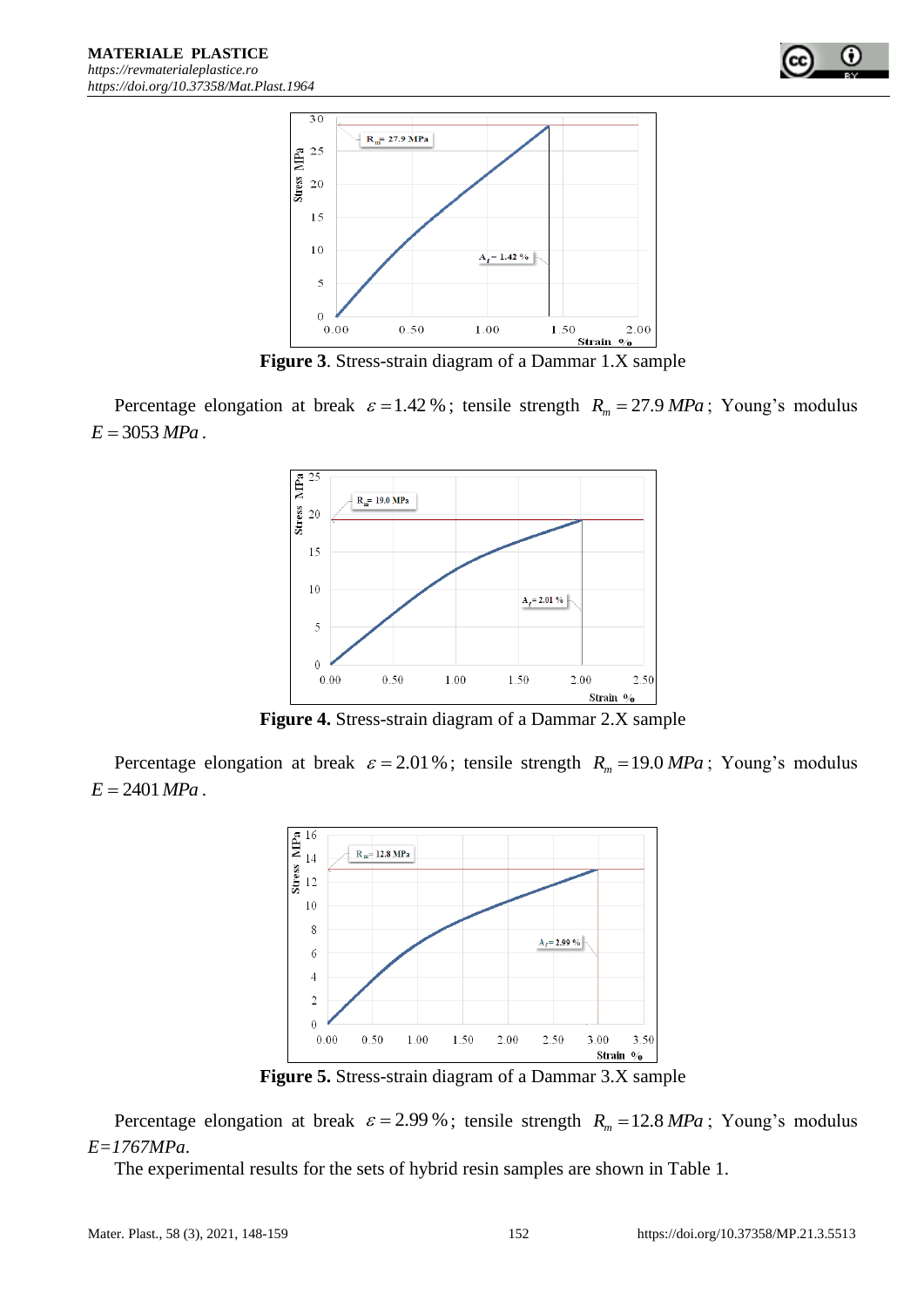

| Tor the sumples of Bunning bused if the result |                     |                  |                 |  |  |  |
|------------------------------------------------|---------------------|------------------|-----------------|--|--|--|
| Hybrid resin type                              | Elongation at break | Tensile strength | Young's modulus |  |  |  |
|                                                | ε[%]                | $R_m[MPa]$       | E[MPa]          |  |  |  |
| Dammar 1.X                                     | 1.38-1.47           | 26.8-28.8        | 2980-3070       |  |  |  |
| Dammar 2.X                                     | 1.93-2.07           | 18.3-19.4        | 2330-2450       |  |  |  |
| Dammar 3.X                                     | 2.93-3.06           | 12.1-13.6        | 1700-1790       |  |  |  |
|                                                |                     |                  |                 |  |  |  |

**Table 1.** Extreme values of the studied mechanical properties for the samples of Dammar-based hybrid resin

The samples made of composite materials reinforced by flax fabric underwent a tensile test, in their turn. Figures 6-8 show the stress-strain diagrams of the DH1 composites.



**Figure 6.** Stress-strain diagram of DH1-55 composite

Percentage elongation after break  $\varepsilon = 3.53\%$ ; tensile strength  $R_m = 75.3 MPa$ ; Young's modulus  $E = 5163 MPa$ .



**Figure 7.** Stress-strain diagram of DH1-65 composite

Percentage elongation after break  $\varepsilon = 3.30\%$ ; tensile strength  $R_m = 71.2 \text{ MPa}$ ; Young's modulus *E=5027MPa.*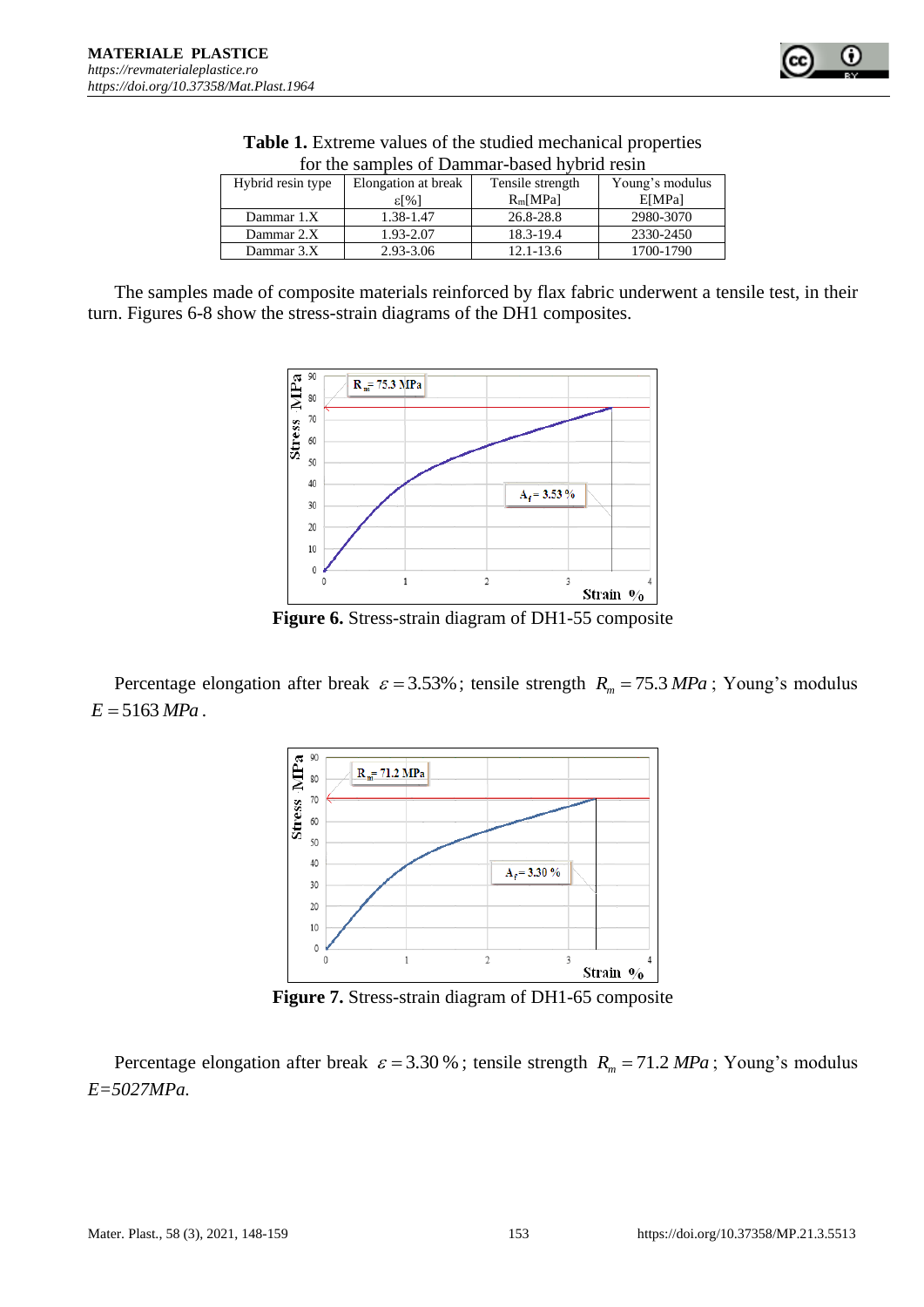

**Figure 8.** Stress-strain diagram of DH1-75 composite

Percentage elongation after break  $\varepsilon = 3.15\%$ ; tensile strength  $R_m = 65.8 \text{ MPa}$ ; Young's modulus  $E = 4882 MPa$ .

The experimental results for the sample sets of DH1 composites, are shown in Table 2.

| <b>Lavic 2.</b> EAUCHIC values of the studied meemanical properties for DTTT composite |                   |                                       |                                |                           |  |  |  |
|----------------------------------------------------------------------------------------|-------------------|---------------------------------------|--------------------------------|---------------------------|--|--|--|
| Hybrid resin<br>mass proportion                                                        | Composite<br>type | Elongation at break<br>$\epsilon$ [%] | Tensile strength<br>$R_m[MPa]$ | Young's modulus<br>E[MPa] |  |  |  |
| 0.51                                                                                   | DH1-55            | 3.40-3.61                             | 72.9-76.7                      | 5120-5220                 |  |  |  |
| 0.53                                                                                   | DH1-65            | $3.20 - 3.35$                         | 70.3-73.2                      | 4980-5050                 |  |  |  |
| 0.51                                                                                   | DH1-75            | 3.09-3.21                             | 64.4-66.2                      | 4830-4910                 |  |  |  |

**Table 2.** Extreme values of the studied mechanical properties for DH1 composites

Figures 9-11 show the stress-strain diagrams of the DH2 composites.



**Figure 9.** Stress-strain diagram of a DH2-55 composite

Percentage elongation after break  $\varepsilon = 2.90\%$ ; tensile strength  $R_m = 69.4 \text{ MPa}$ ; Young's modulus  $E = 4852 MPa$ .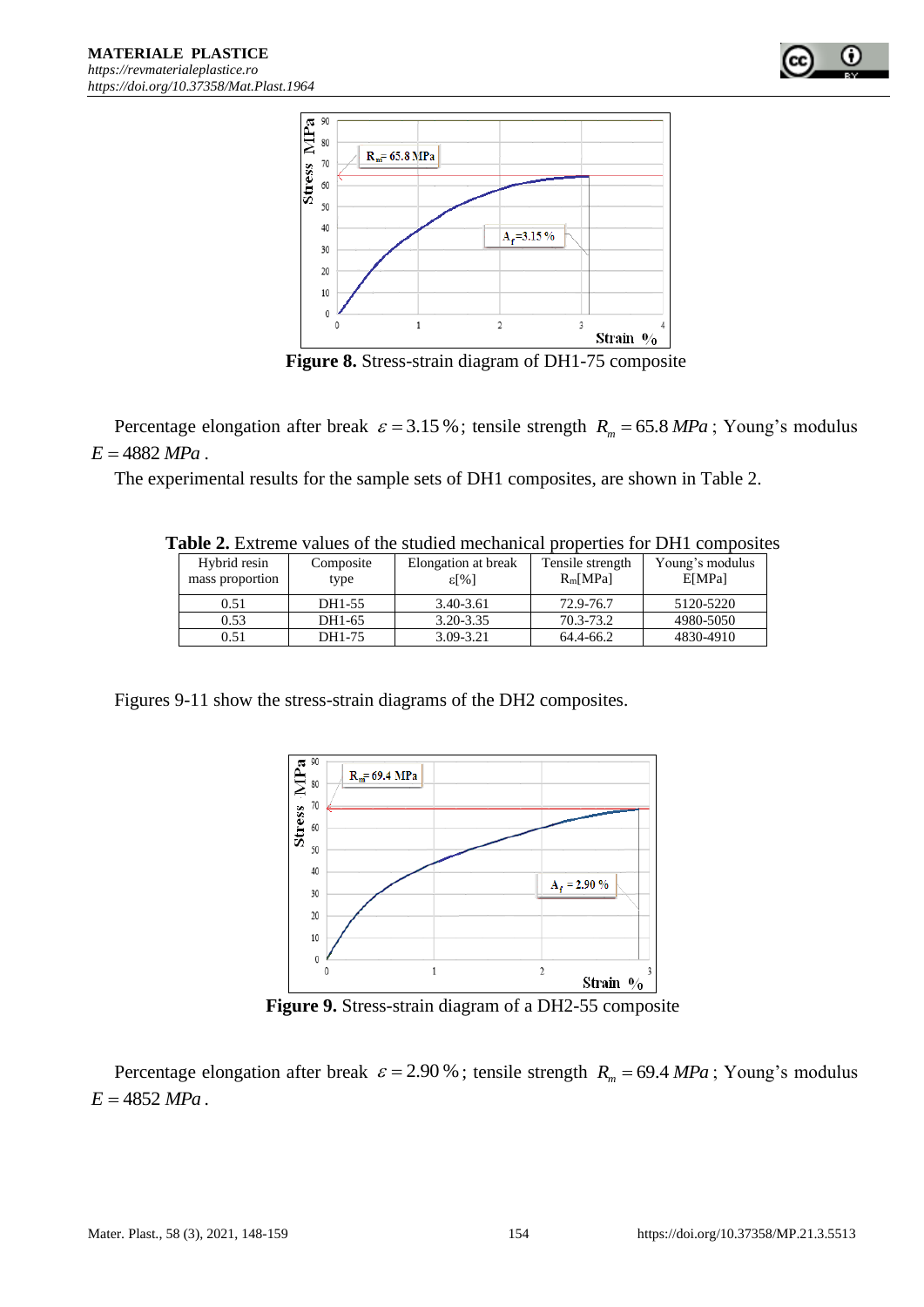



**Figure 10.** Stress-strain diagram of a DH2-65 composite

Percentage elongation after break  $\varepsilon = 2.80\%$ ; tensile strength  $R_m = 66.0 \text{ MPa}$ ; Young's modulus  $E = 4680 MPa$ .



**Figure 11.** Stress-strain diagram of a DH2-75 composite

Percentage elongation after break  $\varepsilon = 2.65\%$ ; tensile strength  $R_m = 62.5 MPa$ ; Young's modulus  $E = 4613 MPa$ .

The experimental results for the sets of DH2 composites are shown in Table 3.

| TOR DHZ COMPOSITES. |                     |                |            |           |  |  |  |
|---------------------|---------------------|----------------|------------|-----------|--|--|--|
| Hybrid resin        | Composite           | Elongation at  | Tensile    | Young's   |  |  |  |
| mass                | type                | break          | strength   | modulus   |  |  |  |
| proportion          |                     | $\epsilon$ [%] | $R_m[MPa]$ | E[MPa]    |  |  |  |
| 0.53                | DH2-55              | 2.81-2.98      | 68.3-69.9  | 4790-4880 |  |  |  |
| 0.51                | DH <sub>2</sub> -65 | $2.67 - 2.87$  | 65.1-67.0  | 4650-4720 |  |  |  |
| 0.52                | DH2-75              | 2.57-2.75      | 61.2-63.1  | 4580-4650 |  |  |  |

**Table 3.** Extreme values of the studied mechanical properties for DH2 composites.

Based on the previously determined mechanical properties of these composite materials (with the Dammar-based hybrid resin matrix and the flax fabric reinforcement), we made a fixed orthosis (see Figure 12). The tensile strength and Young's modulus of the composite material used are high enough to ensure the protection of the tibia bone for a long period of time. In addition, the working time allows the orthosis to be shaped according to the shape of the anatomical segment. After use, by heating, the orthosis can then be remodelled according to subsequent changes in the immobilized segment (muscle atrophy).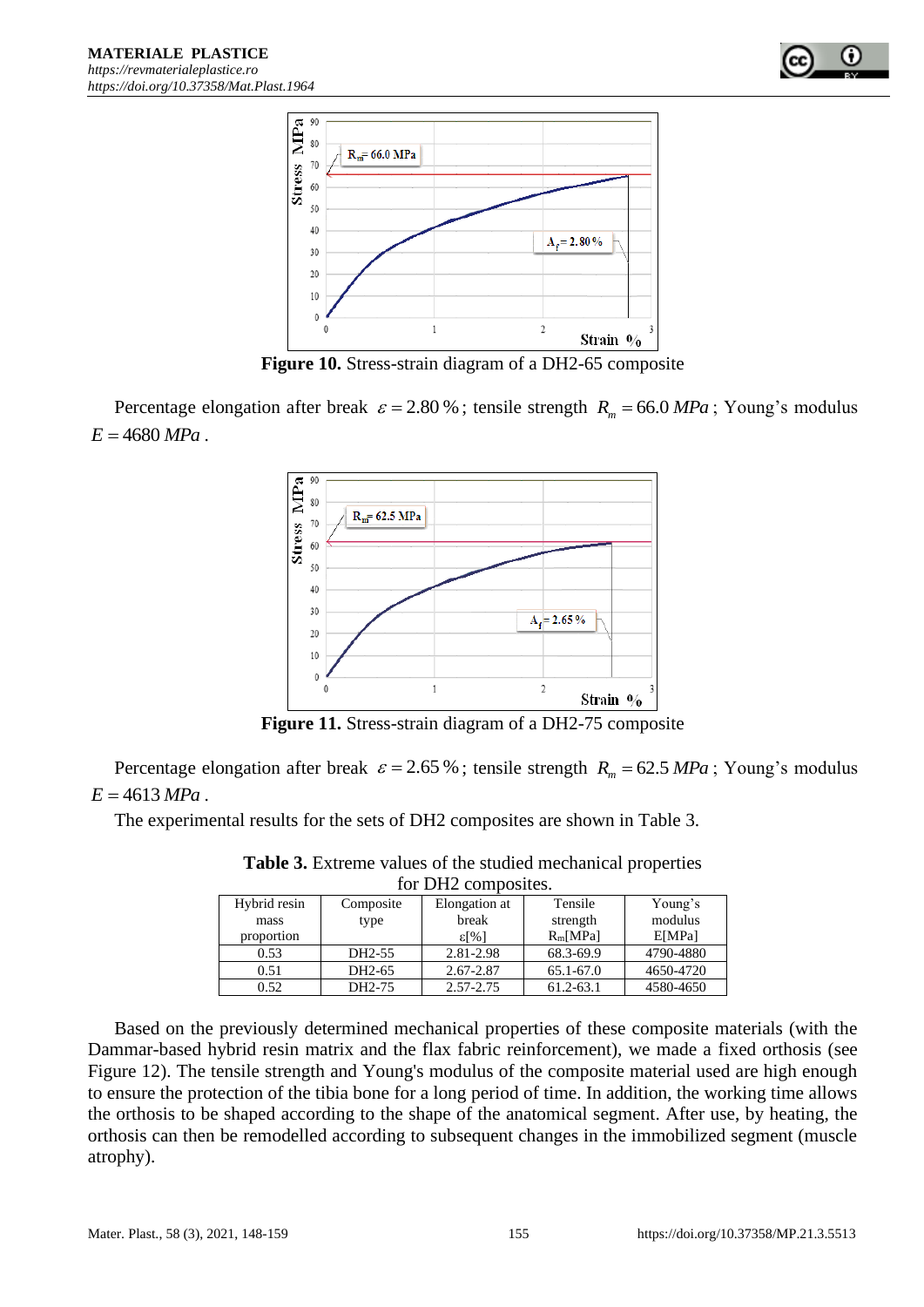

Such an orthosis provides protection against the loading of a bone segment from the tibia, by taking over a significant part of its physiological load.

The advantages of using the orthosis made of composite materials with the hybrid resin matrix based on Dammar and flax fabric reinforcement are:

better tolerated by the human body (because it is made almost entirely of natural components that are allergic inert);

**-** increased mechanical efficiency, as there is as intimate contact as possible between the material of the orthosis and the skin covering the bone;

**-** can be easily shaped to take the shape of the human foot, namely it can be processed so as to be customized; by heating, the composite material with hybrid resin based on Dammar can be remodelled so that the orthosis is adapted for another user;

**-** low costs.



**Figure 12.** Orthosis made of hybrid resin based on Dammar and flax fabric reinforcement

## **3. Results and discussions**

The mechanical properties to be obtained are determined by the field in which the composite materials based on hybrid matrix and natural reinforcement are to be used. The adhesion between the resin and the reinforcing fibers is taken into account in the manufacture of composite materials. The type of hybrid resin, more precisely the mass proportion of the natural resin in the matrix, as well as the type of fibers influence this adhesion.

The variation of the mechanical properties of the three types of hybrid resin studied and of the composite materials labelled with DH1-55, DH1-65, DH1-75 and respectively DH2-55, DH2-65, DH2- 75, is presented below.

A fast decrease in the Young's modulus when the Dammar proportion is increased in the hybrid resin composition, from 2980-3070 *MPa* the hybrid resin with 55% Dammar to 1700-1790 *MPa* of the hybrid resin with 75% Dammar was found out.

It is found that the tensile strength decreases to 26.8-28.8 MPa in the case of 55% Dammar hybrid resin and to 12.1-13.6 MPa in the case of 75% Dammar hybrid resin. The effect is the opposite of elongation at break, ie there is an increase when the proportion of Dammar is increased. The stress-strain diagram shows important changes. In the case of the 55% Dammar hybrid resin, the stress-strain diagram is almost linear, while for the 75% Dammar hybrid resin the nonlinearity is significant.

The proportional variation of the volume of Dammar in the composition of the hybrid resin implies important changes of the mechanical properties of the studied composites. As the proportion of the volume of natural resin in the mixture increases, there is a decrease in the values of tensile strength and Young's modulus.

It is found that the variations in breaking strength values for hybrid resins used as matrices are larger than the variations in breaking strength of composer DH1 and DH2. The maximum tensile strength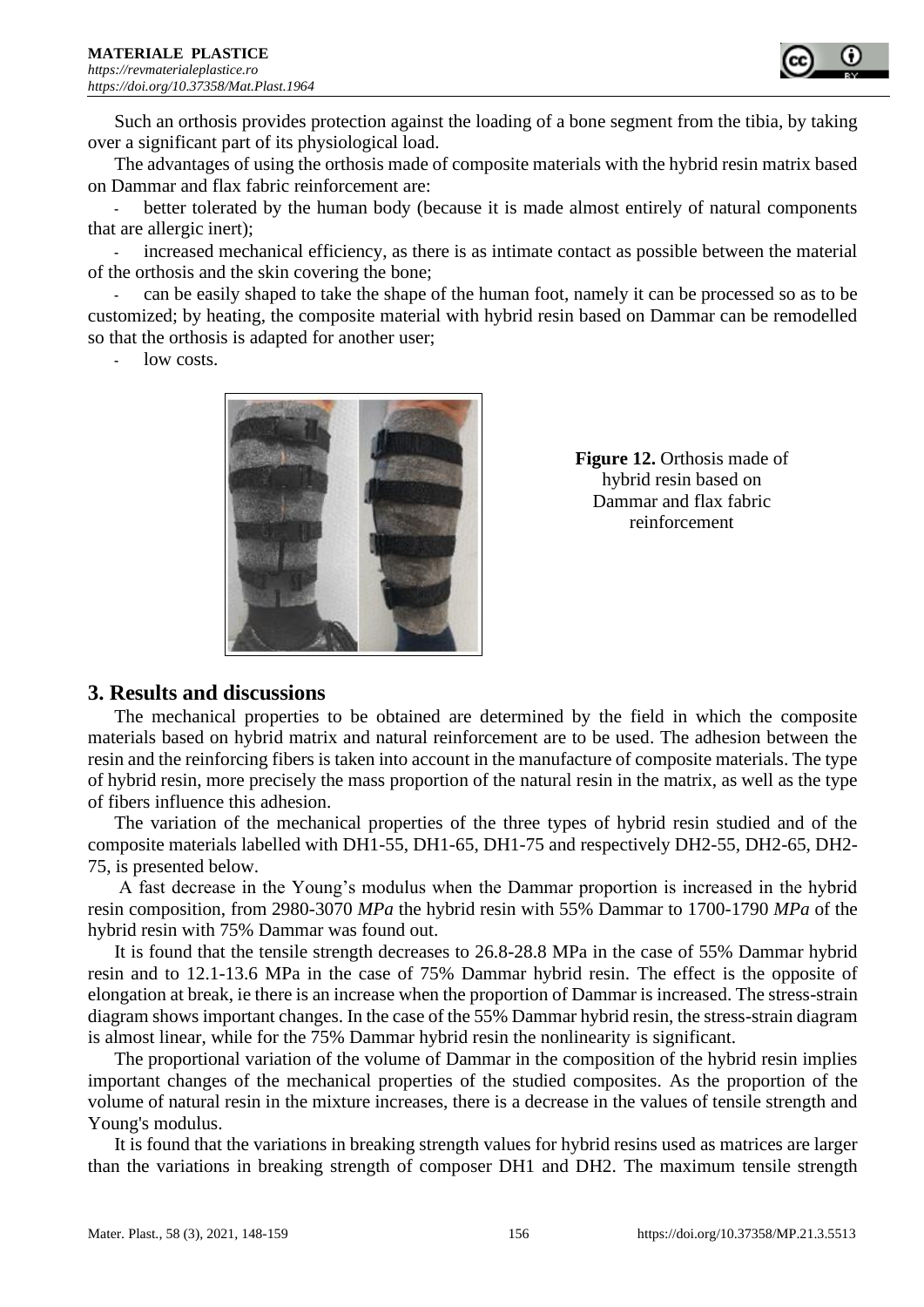difference between the 55% Dammar resin and the 75% Dammar resin was 15.2 MPa, while in the case of DH1 and DH2 composites, the difference was between 6.8-9.9 MPa, for each type of reinforcement. In the case of composites DH1 and DH2, the Young module has even smaller variations. The maximum difference of the Young's modulus between Dammar 55% resin and Dammar 75% resin was 1300 MPa, while for DH1 composites the variation was 610 MPa and for DH2 composites it was 230 MPa. A possible explanation may be that the fibers take over the stress from the beginning and the matrix has the role of supporting the fibers.

The main utility of this orthosis is related to the possibility to customize it, adapting it to the local anatomy of each patient. Its mechanical properties are close to those of prefabricated, standard orthoses, offering in addition the important advantage mentioned above. This fact is especially useful in cases with pseud arthrosis in which, in most cases, there is a deformation of the affected region which limits the use of standard orthoses. Moreover, the possibility of remodeling, according to the local evolution, is useful both from a mechanical point of view, permanently adapting it to this evolution, and from an economic perspective as well, not being necessary to change it frequently. Postoperative protection of congenital pseudarthrosis of the tibia in an ankle-foot orthosis made from this new material to avoid a new fracture of the region is another good indication, due to the reduced weight. This kind of orthosis can be used in the preoperative period as well in order to avoid the fracture or to delay the surgery. In some cases, orthosis can be used until skeletal maturity [31].

In 1963, Sarmiento introduced the functional cast for the management of fracture of the tibial shaft [26]. Some cases, due to the medical contraindications, are treated in an orthopaedic manner despite the surgical indication. Fot those cases the utility of a personalised orthosis, well adapted to the local anatomy of the involved segment is obvious, compared with traditional method (cast, resins, etc), due to the weight of orthosis and the posibility to reshape the orthosis according to local changes of the anatomical segment. The brace promotes fracture healing by compressing the soft tissue in the leg to limit its motion. The soft tissues surrounding the fracture, firmly compressed, prevented shortening and angulation by the principle of the incompressibility of fluids [32]. The philosophy of functional bracing is based upon principles which that micro movement at the site of a fracture during functional activities encourages osteogenesis [33,34]. Many studies confirmed that the strength of the callus which forms at the site of a fracture where micro movement occurs, like after bracing, is greater than that after rigid fixation provided by osteosynthesis [35].

Another strong recomandation is medical recovery after fractures. This orthosis will be installed for a certain period of time, to protect the fracture and ensures a certain rigidity in the specific situation where after removal of the cast there is a delay in consolidation.

Another future direction of development may be joint orthoses which due to the very good mechanical properties of the material in conditions of low thickness and reduced weight of it, can be particularly useful in case of chronic joint instabilities, when orthosis must be worn most of the time for a long period [36].

It is also recommended to use it in sports, like a protection for exposed anatomical regions. In the case of footbal players, this orthosis can offers better protection of the anterior aspect of the calf than comercial plastic protections, due to the better contact with the skin.

#### **References**

1.MOHANTY, A.K., MISRA, M., HINRICHSEN, G., Biofibers, biodegradable polymers and biocomposites: an overview, *Macromol. Mater. Eng.*, **276–277**, 2000, 1-24.

2.SHOGREN, R.L., PETROVIC, Z., LIU, Z.S., ERHAN, S.Z., Biodegradation behavior of some vegetable oil-based polymers, *J. Polym. Environ.*, **12**, 2004, 173-178.

3.UYAMA, H., KUWABARA, M., TSUJIMOTO, T., KOBAYASHI, S., Enzymatic synthesis and curing of biodegradable epoxide-containing polyesters from renewable resources, *Biomacromolecules*, **4**, 2003, 211-215.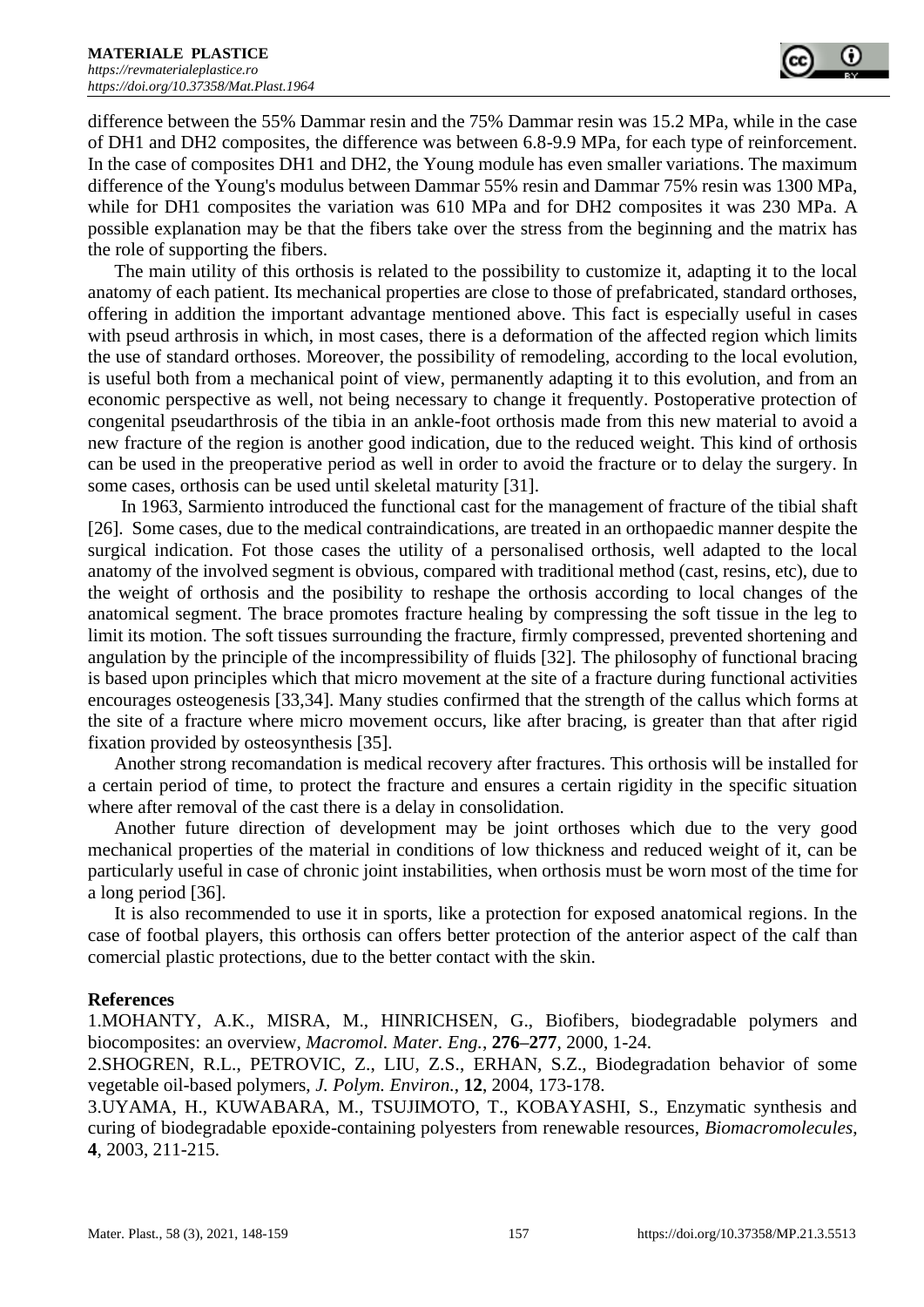

4.MOHANTY, A.K., MISRA, M., DRZAL, T.L., Natural fibers, biopolymers and biocomposites, CRC Press Taylor&Francis, 2005.

5.KANEHASHI, S., OYAGI, H., LU, R., MIYAKOSHI, T., Developement of bio-based hybrid resin, from natural lacquer, *Prog. Org. Coat.*, **77**, 2010, 24-29.

6.ISHIMURA, T., LU, R., YAMASAKI, K., MIYAKOSHI, T., Development of an eco-friendly hybrid lacquer based on kurome lacquer sap, *Prog. Org. Coat.*, **69**, 2010, 12-15.

7.DRISKO, G.L., SANCHEZ, C., Hybridization in materials science-Evolution, current state, and future aspirations, *Eur. J. Inorg. Chem.*, **32**, 2012, 5097-5105.

8.SCALARONE, D., DUURSMA, M.C., BOON, J.J., CHIANTORE, O., MALDI-TOF mass spectrometry on cellulosic surfaces of fresh and photo-aged di- and triterpenoid varnish resins, *J. Mass Spectrom.*, **40**, 2005, 1527-1535.

9.ECHARD, J.P., BENOIT, C., PERIS-VICENTE, J., MALECKI, V., GIMENO-ADELANTADO, J.V., VAIEDELICH, S., Gas chromatography/mass spectrometry characterization of historical varnishes of ancient Italian lutes and violin, *Anal. Chim. Acta*, **584**, 2007, 172-180.

10.PETHE, A.M., JOSHI, S.B., Physicomedical, Mechanical and film forming studies of novel biomaterial, *IJPSR*, **4**(7), 2013, 2761-2769.

11.ZAKARIA, R., AHMAD, A.H., Adhesion and hardness evaluation of modified silicone-Dammar as natural coating materials, *Am. J. Appl. Sci.*, **9**(6), 2012, 890-893.

12.ZAKARIA, R., AHMAD, A.H., The performance of modified silicone-Dammar resin in nanoindentation test, *Int. J. Adv. Sci. Technol.*, **42**, 2012 , 33-44.

13.HIDAYAT, A.T., FARABI, K., HARNETI, D., MAHARANI, R., MAYANTI, T., SETIAWAN, A.S., SUPRATMAN, U., SHIONO, Y., Cytotoxicity and structure activity relationship of Dammaranetype triterpenoids from the bark of aglaia elliptica against P-388 murine leukemia cells, *Nat. Prod. Sci.*, **23**, 2017, 291-298.

14.FRANZ, M.H., NEDA, I., MAFTEI, C.V., CIUCA, I., BOLCU, D., STANESCU, M.M., Studies of chemical and mechanical properties of hybrid composites based on natural resin Dammar formulated by epoxy resin, *Polym. Bull.*, 2020 (online)<https://doi.org/10.1007/s00289-020-03221-4>

15.SHARMA, P., MITTAL, H., JINDAL, R., JINDAL, D., ALHASSAN, S.M., Sustained delivery of atenolol drug using gum Dammar crosslinked polyacrylamide and zirconium based biodegradable hydrogel composites, *Colloids Surf. A Physicochem. Eng. Asp.*, **562**, 2019, 136-145.

16.SHARMA, P., JINDAL, R., MAITI, M., JANA, A.K., Novel organic–inorganic composite material as a cation exchanger from a triterpenoidal system of Dammar gum: synthesis, characterization and application, *Iran Polym. J.*, **25**, 2016, 671-685.

17.SHARMA, P., JINDAL, R., MAITI, M., Studies on gum Dammar based composite ion exchanger and their characterization, *Polym. Bull.*, **75**, 2018, 1365-1385.

18.SHARMA, P., JINDAL, R., Gum Dammar and poly(acrylamide)-based hydrogels and zirconiumbased organic-inorganic hybrid materials for controlled drug delivery and their biodegradation studies, *Polym. Bull.*, **75**, 2018, 4175-4190.

19.LI, X., TABIL, L.G., PANIGRAHI, S., CRERAR, W.J., The influence of fiber content on properties of injection molded flax fiber-HDPE biocomposites, *Can. Biosyst. Eng.*, **08-148**, 2009, 1-10.

20.OKSMAN, K., Mechanical properties of natural fibre mat reinforced thermoplastic, *Appl. Compos. Mater.*, **7**, 2000, 403–414.

21.MOHANTY, A.K., MISRA, M., DRZAL, L.T., Sustainable bio-composites from renewable resources: opportunities and challenges in the green materials world, *J. Polym. Environ.*, **10**, 2002, 19- 26.

22.SREEKALA, M.S., THOMAS, S., Effect of fibre surface modification on watersorption characteristics of oil palm fibres, *Compos. Sci. Technol.*, **63**(6), 2003, 861-869.

23.SREEKALA, M.S., KUMARAN, M.G., THOMAS, S., Water sorption in oil palm fiber reinforced phenol formaldehyde composites, *Composites A*, **33**(6), 2002, 763-777.